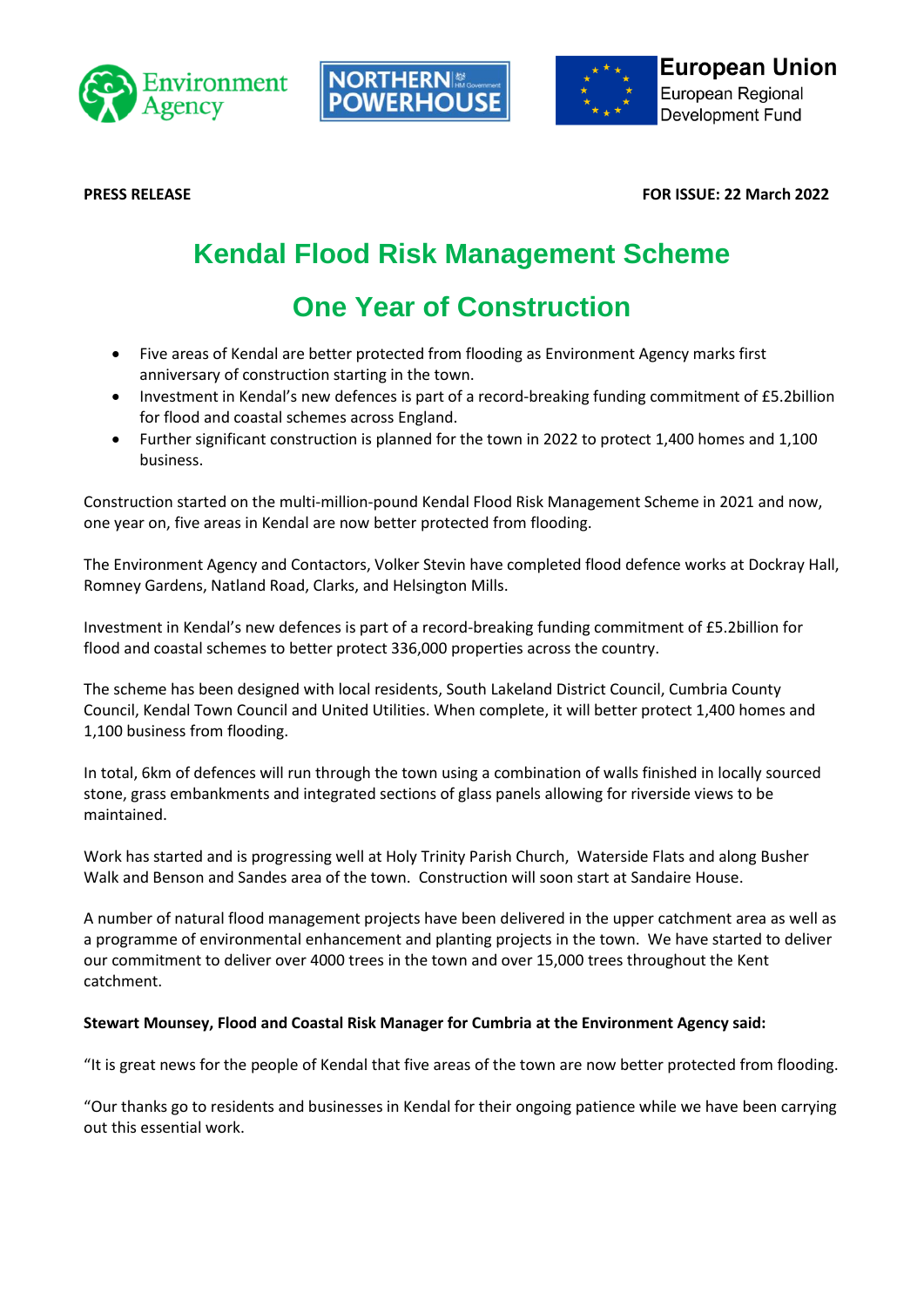





"Sadly, despite our efforts, we cannot prevent all flooding. It's vital everyone knows the threat to them and how to keep loved ones, property and possession safe. Go to the Gov.uk website or search 'know my flood risk' to sign up for Environment Agency flood warnings, receive information on the risk in your area and what to do in a flood: [https://check-for-flooding.service.gov.uk](https://eur03.safelinks.protection.outlook.com/?url=https%3A%2F%2Fcheck-for-flooding.service.gov.uk%2F&data=04%7C01%7Ckaty.barton%40environment-agency.gov.uk%7C0d0000b9806844e774d008d99e0d39a8%7C770a245002274c6290c74e38537f1102%7C0%7C0%7C637714601898064748%7CUnknown%7CTWFpbGZsb3d8eyJWIjoiMC4wLjAwMDAiLCJQIjoiV2luMzIiLCJBTiI6Ik1haWwiLCJXVCI6Mn0%3D%7C1000&sdata=7JEJwCEIj6pxViVH%2BFcnQLqy7uPyBB2KTOqWXVnLa%2FY%3D&reserved=0)"

# **Cllr Jonathan Cornthwaite said:**

"As Chair of the Kendal Town Council Flood Relief Scheme Working group, I would like to endorse the work that the Environment Agency has done so far on the various reaches through Kendal and the ongoing improvement work being carried out.

"We look forward to continuing our interaction with the Environment Agency in the future, not forgetting the overriding time factor in this scheme is still the need to safeguard and protect those residents' homes and businesses that were seriously affected in 2015 by Storm Desmond."

# **Tim Farron, MP and Westmorland and Lonsdale said:**

"The impacts of flooding on people's livelihoods and their mental health here in Kendal has been devastating. That's why it really is fantastic to see significant work being done right across our town to protect homes and businesses from being flooded."

**--- ENDS ---**

# **Notes to editors**

# **More than £860 million will be spent in 2021/22 boosting the design and construction of over 1,000 schemes across England as part of the Environment Agency's annual capital programme.**

More information on the Kendal Flood Scheme can be found on the flood hub [www.thefloodhub.co.uk/kendal/](https://eur03.safelinks.protection.outlook.com/?url=http%3A%2F%2Fwww.thefloodhub.co.uk%2Fkendal%2F&data=04%7C01%7CAngela.Rogers%40environment-agency.gov.uk%7C0e170e931ca149554b3508d9e17913f8%7C770a245002274c6290c74e38537f1102%7C0%7C0%7C637788732409147137%7CUnknown%7CTWFpbGZsb3d8eyJWIjoiMC4wLjAwMDAiLCJQIjoiV2luMzIiLCJBTiI6Ik1haWwiLCJXVCI6Mn0%3D%7C3000&sdata=J1mffIKYtAx17PigQTvubg%2BgXcanCmQwVixp78TmxW4%3D&reserved=0)

# **Dockray Hall**

- Dockray Hall includes structural repairs, community improvements and future benefits to the environment and wildlife.
- The repair and strengthening of the existing stone wall. New coping stones have been installed, as well as works to the footings to stop the seepage of water through the base of the wall.

#### **Romney Gardens**

• A new 600mm flood wall has been built.  The flood wall has been finished with imprinted brick to blend into the local style and now provides increased flood protection to properties nearby. 

#### **Natland Road**

- New flood wall having been built along the riverside footpath. The flood wall varies in height from 30cm – 50cm and is finished in imprinted stone.
- Over 1900 ornamental shrubs and plants and 7 new trees have been planted. The mixture of species will bring a diverse habitat for insects and provide extensive foraging for birds and other wildlife.  It will also be an area the community and visitors can enjoy.